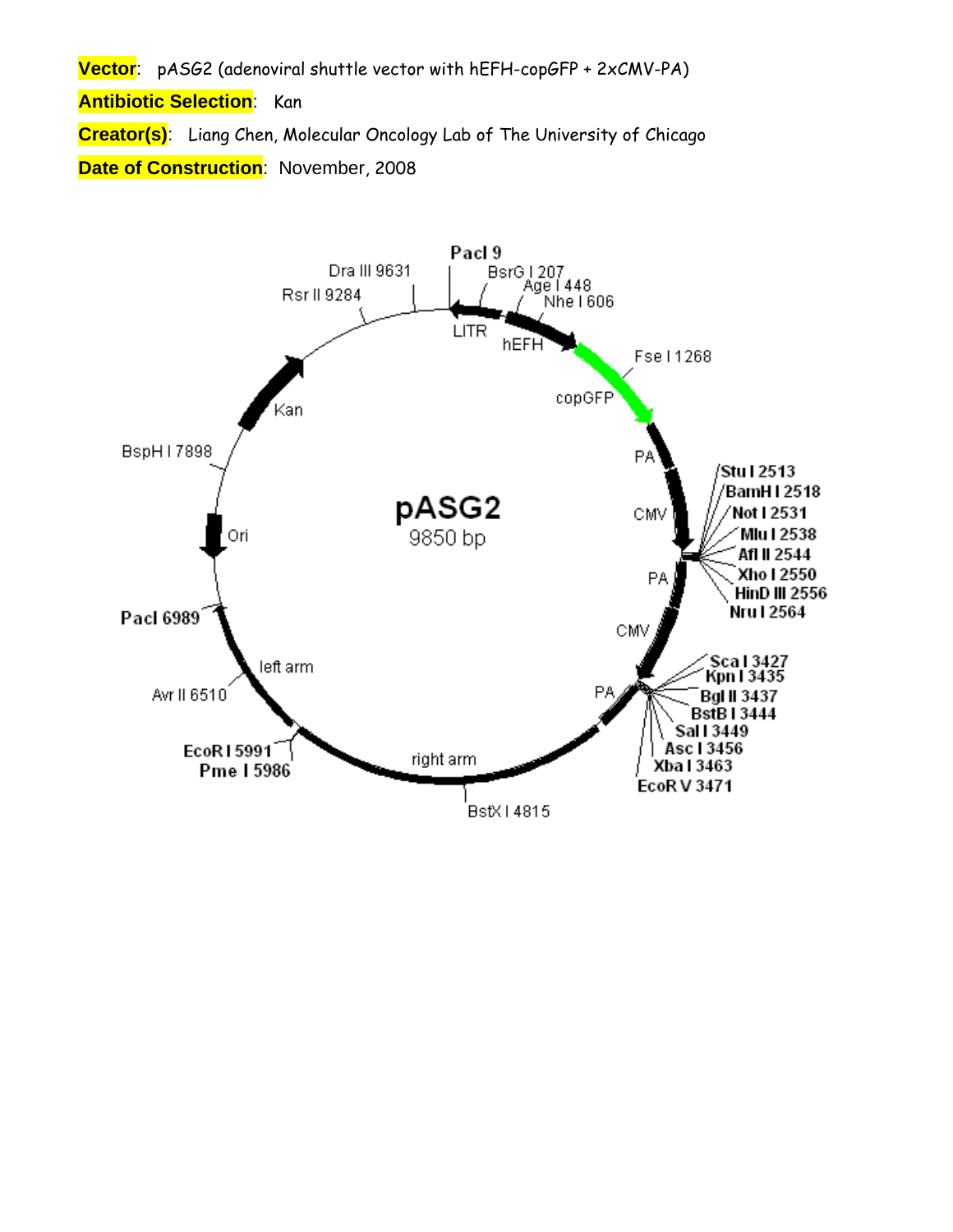## **pASG2** (pShuttle-hEFH-cGFP-PA+BiCMV-PA)

NNNTTAATTAANNNTCCCTTCCAGCTCTCTGCCCCTTTTGGATTGAAGCCAATATGATAATGAGGGGGTGGAGTTTGTGACGTGGCGCGGGGCGTGGGAACGGGGC GGGTGACGTAGTAGTGTGGCGGAAGTGTGATGTTGCAAGTGTGGCGGAACACATGTAAGCGACGGATGTGGCAAAAGTGACGTTTTTGGTGTGCGCCGGTGTACAC AGGAAGTGACAATTTTCGCGCGGTTTTAGGCGGATGTTGTAGTAAATTTGGGCGTAACCGAGTAAGATTTGGCCATTTTCGCGGGAAAACTGAATAAGAGGAAGTG AAATCTGAATAATTTTGTGTTACTCATAGCGCGTAANNN**G**aaacatgcagCGCTCCGGTGCCCGTCAGTGGGCAGAGCGCACATCGCCCACAGTCCCCGAGAAGTT GGGGGGAGGGGTCGGCAATTGAACCGGTGCCTAGAGAAGGTGGCGCGGGGTAAACTGGGAAAGTGATGTCGTGTACTGGCTCCGCCTTTTTCCCGAGGGTGGGGGA GAACCGTATATAAGTGCAGTAGTCGCCGTGAACGTTCTTTTTCGCAACGGGTTTGCCGCCAGAACACAGCTGAAGCTAGCTTCGAGGGGCTCGCATCTCTCCTTCA CGCGCCCGCCGCCCTACCTGAGGCCGCCATCCACGCCGGTTGAGTCGCGTTCTGCCGCCTCCCGCCTGTGGTGCCTCCTGAACTGCGTCCGCCGTCTAGGTAAGTT TAAAGCTCAGGTCGAGACCGGGCCTTTGTCCGGCGCTCCCTTGGAGCCTACCTAGACTCAGCCGGCTCTCCACGCTTTGCCTGACCCTGCTTGCTCAACTCTACGT CTTTGTTTCGTTTTCTGTTCTGCGCCGTTACAGATCCAAGCTGTGACCGGCGCCTACatcgatccgcggACCATGGAGAGCGACGAGAGCGGCCATGTGCCCGCCA TGGAGATCGAGTGCCGCATCACCGGCACCCTGAACGGCGTGGAGTTCGAGCTGGTGGGCGGCGGAGAGGGCACCCCCAAGCAGGGCCGCATGACCAACAAGATGAA GAGCACCAAAGGCGCCCTGACCTTCAGCCCCTACCTGCTGAGCCACGTGATGGGCTACGGCTTCTACCACTTCGGCACCTACCCCAGCGGCTACGAGAACCCCTTC CTGCACGCCATCAACAACGGCGGCTACACCAACACCCGCATCGAGAAGTACGAGGACGGCGGCGTGCTGCACGTGAGCTTCAGCTACCGCTACGAGGCCGGCCGCG TGATCGGCGACTTCAAGGTGGTGGGCACCGGCTTCCCCGAGGACAGCGTGATCTTCACCGACAAGATCATCCGCAGCAACGCCACCGTGGAGCACCTGCACCCCAT GGGCGATAACGTGCTGGTGGGCAGCTTCGCCCGCACCTTCAGCCTGCGCGACGGCGGCTACTACAGCTTCGTGGTGGACAGCCACATGCACTTCAAGAGCGCCATC CACCCCAGCATCCTGCAGAACGGGGGCCCCATGTTCGCCTTCCGCCGCGTGGAGGAGCTGCACAGCAACACCGAGCTGGGCATCGTGGAGTACCAGCACGCCTTCA AGACCCCCATCGCCTTCGCCAGATCCCGCGCTCAGTCGTCCAATTCTGCCGTGGACGGCACCGCCGGACCCGGCTCCACCGGATCTCGC**AGAtcctaa**CCTCGACT GTGCCTTCTAGTTGCCAGCCATCTGTTGTTTGCCCCTCCCCCGTGCCTTCCTTGACCCTGGAAGGTGCCACTCCCACTGTCCTTTCCTAATAAAATGAGGAAATTG CATCGCATTGTCTGAGTAGGTGTCATTCTATTCTGGGGGGTGGGGTGGGGCAGGACAGCAAGGGGGAGGATTGGGAAGACAATAGCAGGCATGCTGGGGAT**gtcga g**TctagtAGTAATCAATTACGGGGTCATTAGTTCATAGCCCATATATGGAGTTCCGCGTTACATAACTTACGGTAAATGGCCCGCCTGGCTGACCGCCCAACGACC CCCGCCCATTGACGTCAATAATGACGTATGTTCCCATAGTAACGCCAATAGGGACTTTCCATTGACGTCAATGGGTGGAGTATTTACGGTAAACTGCCCACTTGGC AGTACATCAAGTGTATCATATGCCAAGTACGCCCCCTATTGACGTCAATGACGGTAAATGGCCCGCCTGGCATTATGCCCAGTACATGACCTTATGGGACTTTCCT ACTTGGCAGTACATCTACGTATTAGTCATCGCTATTACCATGGTGATGCGGTTTTGGCAGTACATCAATGGGCGTGGATAGCGGTTTGACTCACGGGGATTTCCAA GTCTCCACCCCATTGACGTCAATGGGAGTTTGTTTTGGCACCAAAATCAACGGGACTTTCCAAAATGTCGTAACAACTCCGCCCCATTGACGCAAATGGGCGGT AGGCGTGTACGGTGGGAGGTCTATATAAGCAGAGCTGGTTTAGTGAACCGTCAGATCCgctagagatcggtacAGGCCTcGGATCCattaatGC GGCCGCacgcgtCTTAAGctcgagAAGCTTtcgcgaCgatctatccgatccaccggannnTAACTGATCATAATCAGCCATACCACATTTGTAG AGGTTTTACTTGCTTTAAAAAACCTCCCACACCTCCCCCTGAACCTGAAACATAAAATGAATGCAATTGTTGTTGTTAACTTGTTTATTGCAGC TTATAATGGTTACAAATAAAGCAATAGCATCACAAATTTCACAAATAAAGCATTTTTTTCACTGCATTCTAGTTGTGGTTTGTCCAAACTCATC AATGTATCTTA**GTCGA**gAGTAATCAATTACGGGGTCATTAGTTCATAGCCCATATATGGAGTTCCGCGTTACATAACTTACGGTAAATGGCCCG CCTGGCTGACCGCCCAACGACCCCCGCCCATTGACGTCAATAATGACGTATGTTCCCATAGTAACGCCAATAGGGACTTTCCATTGACGTCAAT GGGTGGAGTATTTACGGTAAACTGCCCACTTGGCAGTACATCAAGTGTATCATATGCCAAGTACGCCCCCTATTGACGTCAATGACGGTAAATG GCCCGCCTGGCATTATGCCCAGTACATGACCTTATGGGACTTTCCTACTTGGCAGTACATCTACGTATTAGTCATCGCTATTACCATGGTGATG CGGTTTTGGCAGTACATCAATGGGCGTGGATAGCGGTTTGACTCACGGGGATTTCCAAGTCTCCACCCCATTGACGTCAATGGGAGTTTGTTTT GGCACCAAAATCAACGGGACTTTCCAAAATGTCGTAACAACTCCGCCCCATTGACGCAAATGGGCGGTAGGCGTGTACGGTGGGAGGTCTATAT AAGCAGAGCTGGTTTAGTGAACCGTCAGATCCgctagagatcggtacAGTACTggtaccAGATCTttcgaaGTCGACggcgcgccTCTAGAgat atcgatctatccgatccaccggannnTAACTGATCATAATCAGCCATACCACATTTGTAGAGGTTTTACTTGCTTTAAAAAACCTCCCACACCT CCCCCTGAACCTGAAACATAAAATGAATGCAATTGTTGTTGTTAACTTGTTTATTGCAGCTTATAATGGTTACAAATAAAGCAATAGCATCACA AATTTCACAAATAAAGCATTTTTTTCACTGCATTCTAGTTGTGGTTTGTCCAAACTCATCAATGTATCTTAggatcTNNNTAAGGGTGGGAAAGAA TATATAAGGTGGGGGTCTTATGTAGTTTTGTATCTGTTTTGCAGCAGCCGCCGCCGCCATGAGCACCAACTCGTTTGATGGAAGCATTGTGAGCTCATATTTGACA ACGCGCATGCCCCCATGGGCCGGGGTGCGTCAGAATGTGATGGGCTCCAGCATTGATGGTCGCCCCGTCCTGCCCGCAAACTCTACTACCTTGACCTACGAGACCG TGTCTGGAACGCCGTTGGAGACTGCAGCCTCCGCCGCCGCTTCAGCCGCTGCAGCCACCGCCCGCGGGATTGTGACTGACTTTGCTTTCCTGAGCCCGCTTGCAAG CAGTGCAGCTTCCCGTTCATCCGCCCGCGATGACAAGTTGACGGCTCTTTTGGCACAATTGGATTCTTTGACCCGGGAACTTAATGTCGTTTCTCAGCAGCTGTTG GATCTGCGCCAGCAGGTTTCTGCCCTGAAGGCTTCCTCCCCTCCCAATGCGGTTTAAAACATAAATAAAAAACCAGACTCTGTTTGGATTTGGATCAAGCAAGTGT CTTGCTGTCTTTATTTAGGGGTTTTGCGCGCGCGGTAGGCCCGGGACCAGCGGTCTCGGTCGTTGAGGGTCCTGTGTATTTTTTCCAGGACGTGGTAAAGGTGACT CTGGATGTTCAGATACATGGGCATAAGCCCGTCTCTGGGGTGGAGGTAGCACCACTGCAGAGCTTCATGCTGCGGGGTGGTGTTGTAGATGATCCAGTCGTAGCAG GAGCGCTGGGCGTGGTGCCTAAAAATGTCTTTCAGTAGCAAGCTGATTGCCAGGGGCAGGCCCTTGGTGTAAGTGTTTACAAAGCGGTTAAGCTGGGATGGGTGCA TACGTGGGGATATGAGATGCATCTTGGACTGTATTTTTAGGTTGGCTATGTTCCCAGCCATATCCCTCCGGGGATTCATGTTGTGCAGAACCACCAGCACAGTGTA TCCGGTGCACTTGGGAAATTTGTCATGTAGCTTAGAAGGAAATGCGTGGAAGAACTTGGAGACGCCCTTGTGACCTCCAAGATTTTCCATGCATTCGTCCATAATG ATGGCAATGGGCCCACGGGCGGCGGCCTGGGCGAAGATATTTCTGGGATCACTAACGTCATAGTTGTGTTCCAGGATGAGATCGTCATAGGCCATTTTTACAAAGC GCGGGCGGAGGGTGCCAGACTGCGGTATAATGGTTCCATCCGGCCCAGGGGCGTAGTTACCCTCACAGATTTGCATTTCCCACGCTTTGAGTTCAGATGGGGGGAT CATGTCTACCTGCGGGGCGATGAAGAAAACGGTTTCCGGGGTAGGGGAGATCAGCTGGGAAGAAAGCAGGTTCCTGAGCAGCTGCGACTTACCGCAGCCGGTGGGC CCGTAAATCACACCTATTACCGGGTGCAACTGGTAGTTAAGAGAGCTGCAGCTGCCGTCATCCCTGAGCAGGGGGGCCACTTCGTTAAGCATGTCCCTGACTCGCA TGTTTTCCCTGACCAAATCCGCCAGAAGGCGCTCGCCGCCCAGCGATAGCAGTTCTTGCAAGGAAGCAAAGTTTTTCAACGGTTTGAGACCGTCCGCCGTAGGCAT GCTTTTGAGCGTTTGACCAAGCAGTTCCAGGCGGTCCCACAGCTCGGTCACCTGCTCTACGGCATCTCGATCCAGCATATCTCCTCGTTTCGCGGGTTGGGGCGGC TTTCGCTGTACGGCAGTAGTCGGTGCTCGTCCAGACGGGCCAGGGTCATGTCTTTCCACGGGCGCAGGGTCCTCGTCAGCGTAGTCTGGGTCACGGTGAAGGGGTG CGCTCCGGGCTGCGCGCTGGCCAGGGTGCGCTTGAGGCTGGTCCTGCTGGTGCTGAAGCGCTGCCGGTCTTCGCCCTGCGCGTCGGCCAGGTAGCATTTGACCATG GTGTCATAGTCCAGCCCCTCCGCGGCGTGGCCCTTGGCGCGCAGCTTGCCCTTGGAGGAGGCGCCGCACGAGGGGCAGTGCAGACTTTTGAGGGCGTAGAGCTTGG GCGCGAGAAATACCGATTCCGGGGAGTAGGCATCCGCGCCGCAGGCCCCGCAGACGGTCTCGCATTCCACGAGCCAGGTGAGCTCTGGCCGTTCGGGGTCAAAAAC CAGGTTTCCCCCATGCTTTTTGATGCGTTTCTTACCTCTGGTTTCCATGAGCCGGTGTCCACGCTCGGTGACGAAAAGGCTGTCCGTGTCCCCGTATACAGACTNN NGTTTAAACGAATTCNNNTATAAAATGCAAGGTGCTGCTCAAAAAATCAGGCAAAGCCTCGCGCAAAAAAGAAAGCACATCGTAGTCATGCTCATGCAGATAAAGG CAGGTAAGCTCCGGAACCACCACAGAAAAAGACACCATTTTTCTCTCAAACATGTCTGCGGGTTTCTGCATAAACACAAAATAAAATAACAAAAAAACATTTAAAC ATTAGAAGCCTGTCTTACAACAGGAAAAACAACCCTTATAAGCATAAGACGGACTACGGCCATGCCGGCGTGACCGTAAAAAAACTGGTCACCGTGATTAAAAAGC ACCACCGACAGCTCCTCGGTCATGTCCGGAGTCATAATGTAAGACTCGGTAAACACATCAGGTTGATTCATCGGTCAGTGCTAAAAAGCGACCGAAATAGCCCGGG GGAATACATACCCGCAGGCGTAGAGACAACATTACAGCCCCCATAGGAGGTATAACAAAATTAATAGGAGAGAAAAACACATAAACACCTGAAAAACCCTCCTGCC TAGGCAAAATAGCACCCTCCCGCTCCAGAACAACATACAGCGCTTCACAGCGGCAGCCTAACAGTCAGCCTTACCAGTAAAAAAGAAAACCTATTAAAAAAACACC ACTCGACACGGCACCAGCTCAATCAGTCACAGTGTAAAAAAGGGCCAAGTGCAGAGCGAGTATATATAGGACTAAAAAATGACGTAACGGTTAAAGTCCACAAAAA ACACCCAGAAAACCGCACGCGAACCTACGCCCAGAAACGAAAGCCAAAAAACCCACAACTTCCTCAAATCGTCACTTCCGTTTTCCCACGTTACGTAACTTCCCAT TTTAAGAAAACTACAATTCCCAACACATACAAGTTACTCCGCCCTAAAACCTACGTCACCCGCCCCGTTCCCACGCCCCGCGCCACGTCACAAACTCCACCCCCTC ATTATCATATTGGCTTCAATCCAAAATAAGGTATATTATTGATGATNNNTTAATTAAGgatcGATCCNNNCGGTGTGAAATACCGCACAGATGCGTAAGGAGAAAA TACCGCATCAGGCGCTCTTCCGCTTCCTCGCTCACTGACTCGCTGCGCTCGGTCGTTCGGCTGCGGCGAGCGGTATCAGCTCACTCAAAGGCGGTAATACGGTTAT CCACAGAATCAGGGGATAACGCAGGAAAGAACATGTGAGCAAAAGGCCAGCAAAAGGCCAGGAACCGTAAAAAGGCCGCGTTGCTGGCGTTTTTCCATAGGCTCCG CCCCCCTGACGAGCATCACAAAAATCGACGCTCAAGTCAGAGGTGGCGAAACCCGACAGGACTATAAAGATACCAGGCGTTTCCCCCTGGAAGCTCCCTCGTGCGC TCTCCTGTTCCGACCCTGCCGCTTACCGGATACCTGTCCGCCTTTCTCCCTTCGGGAAGCGTGGCGCTTTCTCATAGCTCACGCTGTAGGTATCTCAGTTCGGTGT AGGTCGTTCGCTCCAAGCTGGGCTGTGTGCACGAACCCCCCGTTCAGCCCGACCGCTGCGCCTTATCCGGTAACTATCGTCTTGAGTCCAACCCGGTAAGACACGA CTTATCGCCACTGGCAGCAGCCACTGGTAACAGGATTAGCAGAGCGAGGTATGTAGGCGGTGCTACAGAGTTCTTGAAGTGGTGGCCTAACTACGGCTACACTAGA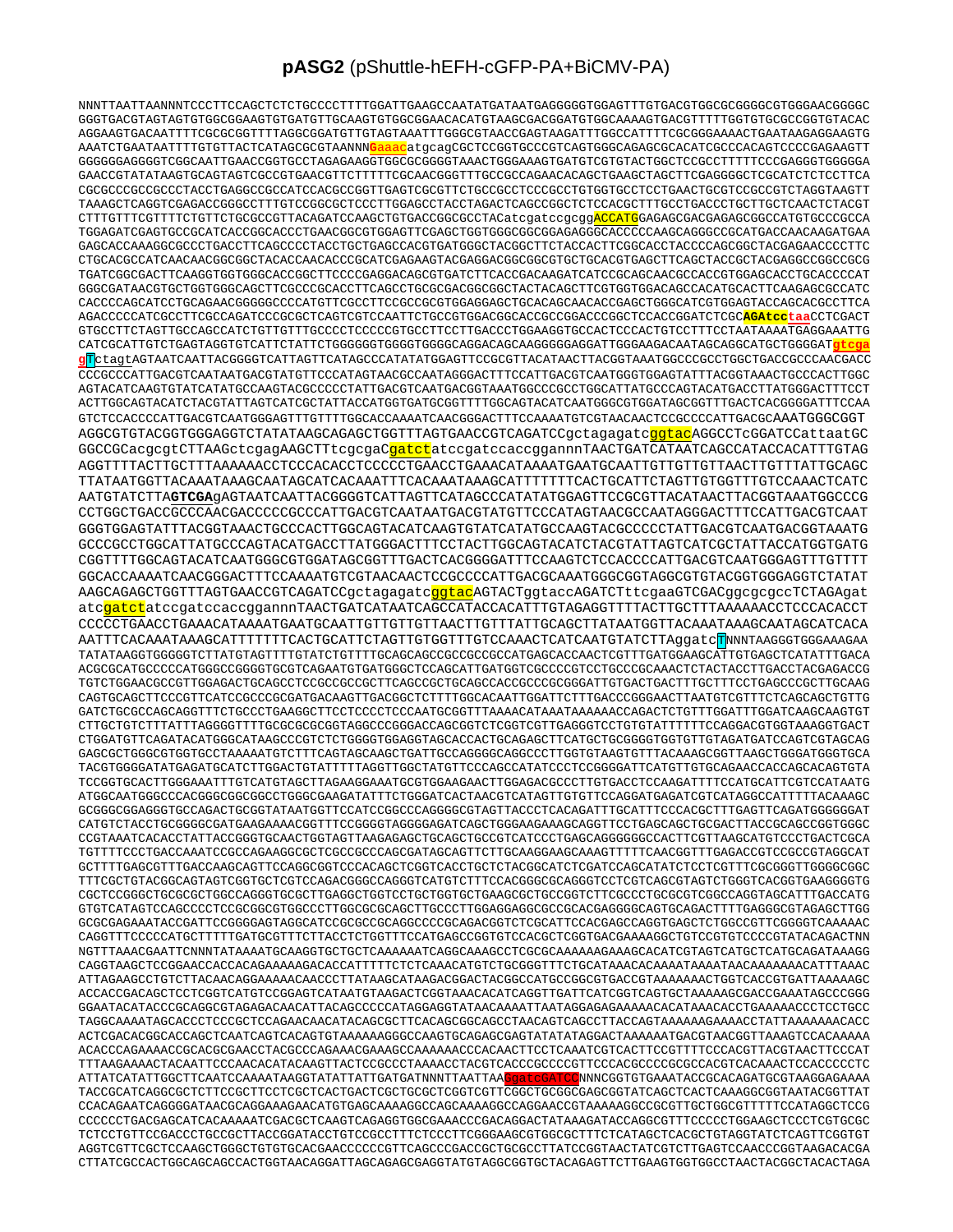AGGACAGTATTTGGTATCTGCGCTCTGCTGAAGCCAGTTACCTTCGGAAAAAGAGTTGGTAGCTCTTGATCCGGCAAACAAACCACCGCTGGTAGCGGTGGTTTTT TTGTTTGCAAGCAGCAGATTACGCGCAGAAAAAAAGGATCTCAAGAAGATCCTTTGATCTTTTCTACGGGGTCTGACGCTCAGTGGAACGAAAACTCACGTTAAGG GATTTTGGTCATGAGATTATCAAAAAGGATCTTCACCTAGATCCTTTTAAATTAAAAATGAAGTTTTAAATCAATCTAAAGTATATATGAGTAAACTTGGTCTGAC AGTTACCAATGCTTAATCAGTGAGGCACCTATCTCAGCGATCTGTCTATTTCGTTCATCCATAGTTGCCTGACTCCCCGTCGTGTAGATAACTACGATACGGGAGG GCTTACCATCTGGCCCCAGTGCTGCAATGATACCGCGAGACCCACGCTCACCGGCTCCAGATTTATCAGCAATAAACCAGCCAGCCGGAAGGGCCGAGCGCAGAAG TGGTCCTGCAACTTTATCCGCCTCCATCCAGTCTATTAATTGTTGCCGGGAAGCTAGAGTAAGTAGTTCGCCAGTTAATAGTTTGCGCAACGTTGTTGNNNNNNAA AAAGGATCTTCACCTAGATCCTTTTCACGTAGAAAGCCAGTCCGCAGAAACGGTGCTGACCCCGGATGAATGTCAGCTACTGGGCTATCTGGACAAGGGAAAACGC AAGCGCAAAGAGAAAGCAGGTAGCTTGCAGTGGGCTTACATGGCGATAGCTAGACTGGGCGGTTTTATGGACAGCAAGCGAACCGGAATTGCCAGCTGGGGCGCCC TCTGGTAAGGTTGGGAAGCCCTGCAAAGTAAACTGGATGGCTTTCTCGCCGCCAAGGATCTGATGGCGCAGGGGATCAAGCTCTGATCAAGAGACAGGATGAGGAT CGTTTCGCATGATTGAACAAGATGGATTGCACGCAGGTTCTCCGGCCGCTTGGGTGGAGAGGCTATTCGGCTATGACTGGGCACAACAGACAATCGGCTGCTCTGA TGCCGCCGTGTTCCGGCTGTCAGCGCAGGGGCGCCCGGTTCTTTTTGTCAAGACCGACCTGTCCGGTGCCCTGAATGAACTGCAAGACGAGGCAGCGCGGCTATCG TGGCTGGCCACGACGGGCGTTCCTTGCGCAGCTGTGCTCGACGTTGTCACTGAAGCGGGAAGGGACTGGCTGCTATTGGGCGAAGTGCCGGGGCAGGATCTCCTGT CATCTCACCTTGCTCCTGCCGAGAAAGTATCCATCATGGCTGATGCAATGCGGCGGCTGCATACGCTTGATCCGGCTACCTGCCCATTCGACCACCAAGCGAAACA TCGCATCGAGCGAGCACGTACTCGGATGGAAGCCGGTCTTGTCGATCAGGATGATCTGGACGAAGAGCATCAGGGGCTCGCGCCAGCCGAACTGTTCGCCAGGCTC AAGGCGAGCATGCCCGACGGCGAGGATCTCGTCGTGACCCATGGCGATGCCTGCTTGCCGAATATCATGGTGGAAAATGGCCGCTTTTCTGGATTCATCGACTGTG GCCGGCTGGGTGTGGCGGACCGCTATCAGGACATAGCGTTGGCTACCCGTGATATTGCTGAAGAGCTTGGCGGCGAATGGGCTGACCGCTTCCTCGTGCTTTACGG TATCGCCGCTCCCGATTCGCAGCGCATCGCCTTCTATCGCCTTCTTGACGAGTTCTTCTGAATTTTGTTAAAATTTTTGTTAAATCAGCTCATTTTTTAACCAATA GGCCGAAATCGGCAACATCCCTTATAAATCAAAAGAATAGACCGCGATAGGGTTGAGTGTTGTTCCAGTTTGGAACAAGAGTCCACTATTAAAGAACGTGGACTCC AACGTCAAAGGGCGAAAAACCGTCTATCAGGGCGATGGCCCACTACGTGAACCATCACCCAAATCAAGTTTTTTGCGGTCGAGGTGCCGTAAAGCTCTAAATCGGA ACCCTAAAGGGAGCCCCCGATTTAGAGCTTGACGGGGAAAGCCGGCGAACGTGGCGAGAAAGGAAGGGAAGAAAGCGAAAGGAGCGGGCGCTAGGGCGCTGGCAAG TGTAGCGGTCACGCTGCGCGTAACCACCACACCCGCGCGCTTAATGCGCCGNNN

|                   | Unique enzymes in pASG2:                                                                                                                                         |       |       |       |         |      | 6907 | 7018 | 7044 | 7061 |
|-------------------|------------------------------------------------------------------------------------------------------------------------------------------------------------------|-------|-------|-------|---------|------|------|------|------|------|
| BsrG I            | $\ensuremath{\mathbf{T}}\xspace$ $\ensuremath{\mathbf{G}}\xspace\ensuremath{\mathbf{T}}\xspace\ensuremath{\mathbf{A}}\xspace$ , $\ensuremath{\mathbf{A}}\xspace$ | 207   |       |       |         |      | 7104 | 7111 | 7132 | 7223 |
| Age I             | A`CCGG, T                                                                                                                                                        | 448   |       |       |         |      | 7251 | 7378 | 7397 | 7518 |
| Nhe I             | G`CTAG, C                                                                                                                                                        | 606   |       |       |         |      | 7628 | 7763 | 7772 | 8134 |
| Bsu36 I           | CC `TNA, GG                                                                                                                                                      | 655   |       |       |         |      | 8225 | 8355 | 8478 | 8574 |
| Blp I             | GC `TNA, GC                                                                                                                                                      | 1099  |       |       |         |      | 8677 | 8740 | 8834 | 8898 |
| Esp I             | GC `TNA, GC                                                                                                                                                      | 1099  |       |       |         |      | 8999 | 9002 | 9242 | 9282 |
| Xmn I             | GAANN NNTTC                                                                                                                                                      | 1162  |       |       |         |      | 9287 | 9337 | 9353 | 9379 |
| Fse I             | GG, CCGG 'CC                                                                                                                                                     | 1268  |       |       |         |      | 9521 | 9660 | 9775 | 9802 |
| Stu I             | AGG CCT                                                                                                                                                          | 2513  |       |       |         |      | 9830 |      |      |      |
| BamH I            | G`GATC, C                                                                                                                                                        | 2518  |       |       | Afl II  | (1)  | 2544 |      |      |      |
| Not I             | GC `GGCC, GC                                                                                                                                                     | 2531  |       |       | Afl III | (4)  | 158  | 2538 | 6137 | 7178 |
| Mlu I             | A`CGCG, T                                                                                                                                                        | 2538  |       |       | Age I   | (1)  | 448  |      |      |      |
| Afl II            | C`TTAA, G                                                                                                                                                        | 2544  |       |       | Aha II  | (14) | 899  | 1073 | 2027 | 2080 |
| PaeR7 I           | C`TCGA, G                                                                                                                                                        | 2550  |       |       |         |      | 2163 | 2349 | 2941 | 2994 |
| Xho I             | C`TCGA, G                                                                                                                                                        | 2550  |       |       |         |      | 3077 | 3263 | 4771 | 5724 |
| HinD III          | A`AGCT, T                                                                                                                                                        | 2556  |       |       |         |      | 8520 | 8768 |      |      |
| Nru I             | $TCG$ $CGA$                                                                                                                                                      | 2564  |       |       | Ahd I   | (2)  | 4335 | 8071 |      |      |
| Sca I             | AGT ACT                                                                                                                                                          | 3427  |       |       | Alu I   | (53) | 25   | 600  | 606  | 610  |
| Acc65 I           | G`GTAC, C                                                                                                                                                        | 3431  |       |       |         |      | 748  | 889  | 1005 | 1244 |
| Asp718            | G`GTAC, C                                                                                                                                                        | 3431  |       |       |         |      | 1250 | 1403 | 1445 | 1542 |
| Kpn I             | G, GTAC `C                                                                                                                                                       | 3435  |       |       |         |      | 1560 | 2471 | 2549 | 2558 |
| Bgl II            | A`GATC, T                                                                                                                                                        | 3437  |       |       |         |      | 2718 | 3385 | 3624 | 3848 |
| BsiC I            | TT CG, AA                                                                                                                                                        | 3444  |       |       |         |      | 4081 | 4173 | 4453 | 4539 |
| BstB I            | TT CG, AA                                                                                                                                                        | 3444  |       |       |         |      | 4589 | 4739 | 5081 | 5108 |
|                   |                                                                                                                                                                  |       |       |       |         |      | 5178 | 5184 | 5387 | 5707 |
| Sal I             | G`TCGA, C                                                                                                                                                        | 3449  |       |       |         |      | 5764 | 5851 | 6095 | 6310 |
| Asc I             | GG`CGCG, CC                                                                                                                                                      | 3456  |       |       |         |      | 6634 | 7120 | 7346 | 7436 |
| Xba I             | T`CTAG, A                                                                                                                                                        | 3463  |       |       |         |      | 7482 | 7739 | 8260 | 8389 |
| $\texttt{EcoR}$ V | GAT ATC                                                                                                                                                          | 3471  |       |       |         |      | 8442 | 8468 | 8514 | 8605 |
| BstX I            | CCAN, NNNN `NTGG 4815                                                                                                                                            |       |       |       |         |      | 8874 | 9332 | 9461 | 9679 |
| Bst1107 I         | GTA TAC                                                                                                                                                          | 5971  |       |       |         |      | 9718 |      |      |      |
| Xca I             | GTA TAC                                                                                                                                                          | 5971  |       |       | Alw I   | (33) | 877  | 905  | 1608 | 1677 |
| Pme I             | CTTT AAAC                                                                                                                                                        | 5986  |       |       |         |      | 1679 | 2486 | 2514 | 2525 |
| EcoR I            | G`AATT, C                                                                                                                                                        | 5991  |       |       |         |      | 2573 | 3400 | 3479 | 3738 |
| Avr II            | $\text{C} \, {}^\backprime \! \text{CTAG}$ , $\text{G}$                                                                                                          | 6510  |       |       |         |      | 4186 | 4278 | 4477 | 4868 |
| BspH I            | T`CATG, A                                                                                                                                                        | 7898  |       |       |         |      | 5031 |      |      | 7000 |
| Rsr II            | CG`GWC, CG                                                                                                                                                       | 9284  |       |       |         |      | 7740 | 5409 | 6993 |      |
| Dra III           | CAC, NNN `GTG                                                                                                                                                    | 9631  |       |       |         |      | 7924 | 7826 | 7826 | 7923 |
|                   | Number of enzymes = 37                                                                                                                                           |       |       |       |         |      | 8605 | 8324 | 8325 | 8588 |
|                   |                                                                                                                                                                  |       |       |       |         |      | 9192 | 8635 | 8946 | 9013 |
|                   | The following enzymes do not cut in pASG2:                                                                                                                       |       |       |       |         |      |      |      |      | 5979 |
|                   |                                                                                                                                                                  |       |       |       | AlwN I  | (6)  | 4015 | 4173 | 4258 |      |
| BsiW I            | Pvu I                                                                                                                                                            | Sfi I | Spe I | Spl I |         |      | 7594 | 8392 |      |      |
|                   |                                                                                                                                                                  |       |       |       | Apa I   | (3)  | 1513 | 4828 | 5134 |      |
|                   |                                                                                                                                                                  |       |       |       | ApaL I  | (2)  | 4714 | 7492 |      |      |
|                   | pASG2: sites sorted by name:                                                                                                                                     |       |       |       | Apo I   | (7)  | 257  | 2753 | 3659 | 4725 |
| Aat II            | (8)<br>2030                                                                                                                                                      | 2083  | 2166  | 2352  |         |      | 5991 | 9433 | 9444 |      |
|                   | 2944                                                                                                                                                             | 2997  | 3080  | 3266  | Asc I   | (1)  | 3456 |      |      |      |
| Acc I             | (3)<br>3450                                                                                                                                                      | 5032  | 5970  |       | Ase I   | (5)  | 5    | 2525 | 6466 | 6985 |
| Acc65 I           | 3431<br>(1)                                                                                                                                                      |       |       |       |         |      | 8243 |      |      |      |
| Aci I             | (141) 88                                                                                                                                                         | 106   | 126   | 151   | Asp718  | (1)  | 3431 |      |      |      |
|                   | 233                                                                                                                                                              | 243   | 294   | 470   | Ava I   | (7)  | 415  | 517  | 1309 | 2550 |
|                   | 507                                                                                                                                                              | 587   | 643   | 646   |         |      | 4145 | 4325 | 6400 |      |
|                   | 661                                                                                                                                                              | 692   | 699   | 726   | Ava II  | (9)  | 917  | 1657 | 4329 | 4353 |
|                   | 913                                                                                                                                                              | 915   | 938   | 950   |         |      | 5378 | 5519 | 5597 | 8209 |
|                   | 969                                                                                                                                                              | 1013  | 1016  | 1041  |         |      | 9284 |      |      |      |
|                   | 1148                                                                                                                                                             | 1187  | 1203  | 1226  | Avr II  | (1)  | 6510 |      |      |      |
|                   | 1254                                                                                                                                                             | 1269  | 1344  | 1410  | BamH I  | (1)  | 2518 |      |      |      |
|                   | 1433                                                                                                                                                             | 1527  | 1530  | 1617  | Ban I   | (23) | 376  | 451  | 707  | 898  |
|                   | 1652                                                                                                                                                             | 1963  | 1991  | 2003  |         |      | 979  | 1024 | 1072 | 1135 |
|                   | 2017                                                                                                                                                             | 2184  | 2275  | 2308  |         |      | 1297 | 1648 | 1761 | 2370 |
|                   | 2412                                                                                                                                                             | 2433  | 2494  | 2530  |         |      | 3284 | 3431 | 4511 | 4932 |
|                   | 2534                                                                                                                                                             | 2877  | 2905  | 2917  |         |      | 5723 | 6627 | 8019 | 8519 |
|                   | 2931                                                                                                                                                             | 3098  | 3189  | 3222  |         |      | 8767 | 8802 | 9668 |      |
|                   | 3326                                                                                                                                                             | 3347  | 3408  | 3803  | Ban II  | (10) | 622  | 1513 | 3850 | 3907 |
|                   | 3806                                                                                                                                                             | 3809  | 3935  | 3998  |         |      | 4063 | 4828 | 5134 | 5853 |
|                   | 4001                                                                                                                                                             | 4004  | 4013  | 4025  |         |      | 9133 | 9706 |      |      |
|                   | 4029                                                                                                                                                             | 4031  | 4063  | 4094  | Bbe I   | (5)  | 902  | 1076 | 5727 | 8523 |
|                   | 4098                                                                                                                                                             | 4228  | 4317  | 4335  |         |      | 8771 |      |      |      |
|                   | 4463                                                                                                                                                             | 4581  | 4834  | 4837  | Bbs I   | (2)  | 1885 | 5617 |      |      |
|                   | 4922                                                                                                                                                             | 4926  | 4943  | 5039  | Bbv I   | (22) | 378  | 1358 | 1412 | 2727 |
|                   |                                                                                                                                                                  |       |       |       |         |      |      |      |      |      |
|                   | 5119                                                                                                                                                             | 5258  | 5275  | 5333  |         |      | 3633 | 3808 | 3811 | 4003 |
|                   | 5376                                                                                                                                                             | 5437  | 5447  | 5683  |         |      | 4030 | 4090 | 4182 | 5117 |
|                   | 5685                                                                                                                                                             | 5727  | 5803  | 5808  |         |      | 5133 | 5193 | 5716 | 6576 |
|                   | 5817                                                                                                                                                             | 6145  | 6417  | 6531  |         |      | 7597 | 7600 | 7806 | 8841 |
|                   | 6561                                                                                                                                                             | 6736  | 6868  | 6889  |         |      | 8883 | 9404 |      |      |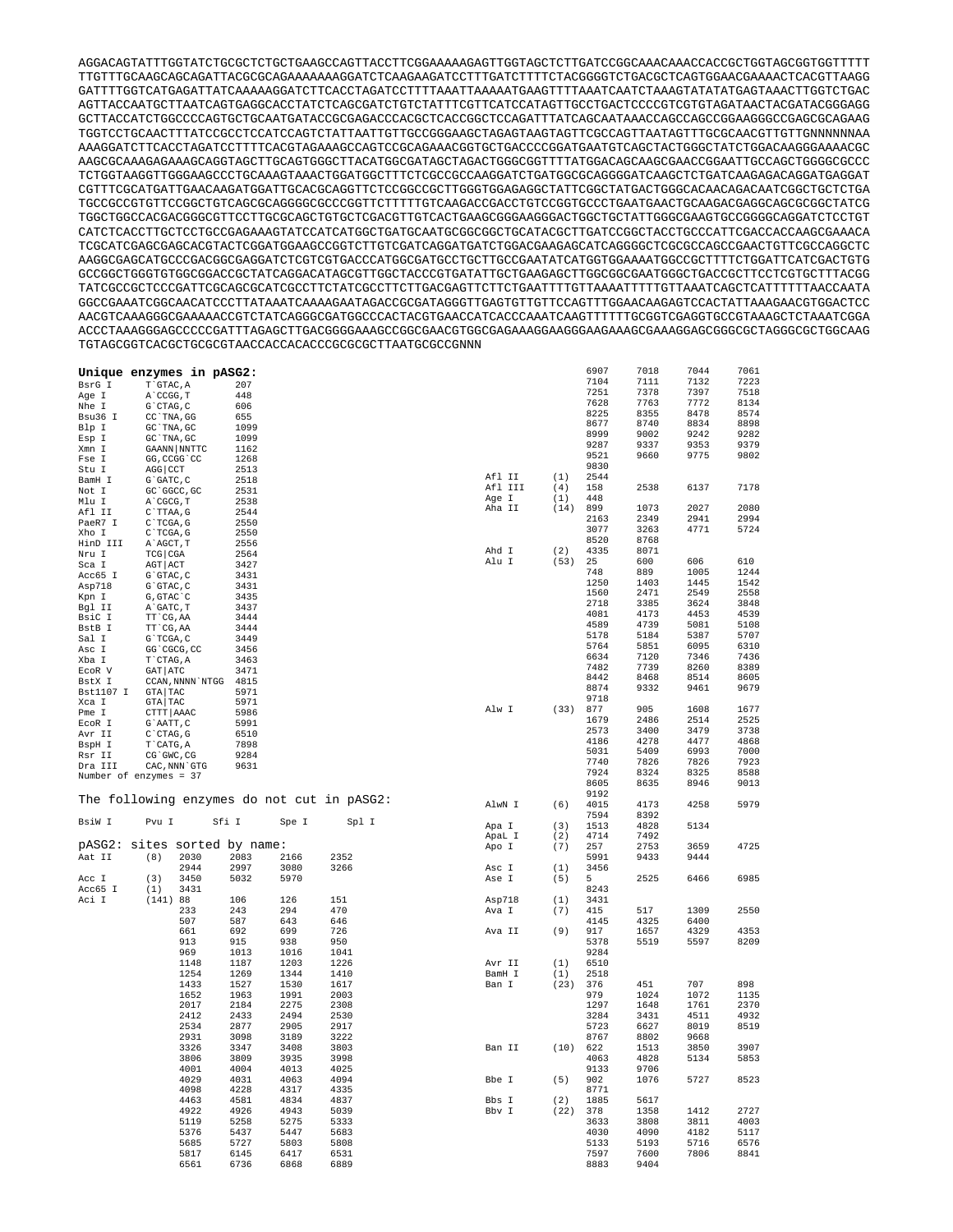| Bby II           | (2)         | 1884         | 5618         |              |              | BstB I            | (1)      | 3444         |              |              |              |
|------------------|-------------|--------------|--------------|--------------|--------------|-------------------|----------|--------------|--------------|--------------|--------------|
| Bcl I<br>Bcn I   | (3)         | 2596         | 3502         | 8609         |              | BstE II           | (2)      | 5391         | 6280         |              | 2909         |
|                  | (19)        | 763<br>4148  | 1662<br>4327 | 3883<br>4328 | 4147<br>4673 | BstN I            | (20)     | 1755<br>3102 | 1995<br>4371 | 2188<br>4548 | 4842         |
|                  |             | 5065         | 5155         | 5564         | 5790         |                   |          | 4887         | 4967         | 5373         | 5492         |
|                  |             | 6402         | 6403         | 7559         | 8255         |                   |          | 5579         | 5645         | 5844         | 5876         |
|                  |             | 8376         | 8773         | 8933         |              |                   |          | 7206         | 7327         | 7340         | 9155         |
| Bfa I            | (18)        | 456          | 607          | 733          | 795          | BstU I            | (44)     | 88           | 231          | 233          | 294          |
|                  |             | 1705         | 1912         | 2497         | 2788         |                   |          | 350          | 470          | 639          | 684          |
|                  |             | 3411         | 3464         | 3694         | 6511         |                   |          | 915          | 1271         | 1427         | 1532         |
|                  |             | 7673         | 7926         | 8261         | 8327         |                   |          | 1619         | 1965         | 2540         | 2564         |
| Bgl I            | (9)         | 8469<br>1995 | 9782<br>2117 | 2188         | 2909         |                   |          | 2879<br>4100 | 3458<br>4313 | 3864<br>4315 | 4031<br>4317 |
|                  |             | 3031         | 3102         | 4207         | 6258         |                   |          | 4922         | 5437         | 5571         | 5637         |
|                  |             | 8191         |              |              |              |                   |          | 5685         | 5702         | 5772         | 5805         |
| Bgl II           | (1)         | 3437         |              |              |              |                   |          | 6042         | 6742         | 6909         | 7225         |
| Blp I            | (1)         | 1099         |              |              |              |                   |          | 7806         | 8136         | 8834         | 9135         |
| Bpm I            | (3)         | 3891         | 6519         | 8141         |              |                   |          | 9523         | 9815         | 9832         | 9834         |
| Bsa I            | (6)         | 751          | 3955         | 4343         | 5319         | BstX I            | (1)      | 4815         |              |              |              |
|                  |             | 5831         | 8132         |              |              | BstY I            | (19)     | 881          | 1612         | 1672         | 1681         |
| BsaA I           | (9)         | 1107<br>4606 | 1239<br>6817 | 2245<br>8341 | 3159<br>9072 |                   |          | 2490<br>3731 | 2518<br>4179 | 3404<br>7819 | 3437<br>7830 |
|                  |             | 9631         |              |              |              |                   |          | 7916         | 7928         | 8317         | 8329         |
| BsaB I           | (5)         | 2601         | 3473         | 3507         | 4270         |                   |          | 8581         | 8939         | 9185         |              |
|                  |             | 8627         |              |              |              | Bsu36 I           | (1)      | 655          |              |              |              |
| BsaH I           | (14)        | 899          | 1073         | 2027         | 2080         | Cac8 I            | (67)     | 608          | 622          | 643          | 806          |
|                  |             | 2163         | 2349         | 2941         | 2994         |                   |          | 834          | 950          | 1172         | 1231         |
|                  |             | 3077         | 3263         | 4771         | 5724         |                   |          | 1266         | 1410         | 1423         | 1583         |
|                  |             | 8520         | 8768         |              |              |                   |          | 1713         | 1890         | 1894         | 1991         |
| BsaJ I           | (43)        | 518          | 782          | 913          | 920          |                   |          | 2184         | 2538         | 2905         | 3098         |
|                  |             | 953          | 1310         | 1358         | 1376         |                   |          | 3458         | 3868         | 3935         | 4029         |
|                  |             | 1640<br>3179 | 1753<br>3874 | 2265<br>3881 | 2514<br>4029 |                   |          | 4063<br>4189 | 4067<br>4313 | 4071<br>4315 | 4098<br>4537 |
|                  |             | 4145         | 4325         | 4547         | 4559         |                   |          | 4555         | 4924         | 5272         | 5344         |
|                  |             | 4671         | 4828         | 4841         | 4965         |                   |          | 5571         | 5575         | 5702         | 5709         |
|                  |             | 4966         | 5063         | 5491         | 5507         |                   |          | 5812         | 6259         | 6421         | 6740         |
|                  |             | 5578         | 5659         | 5683         | 5695         |                   |          | 7109         | 7195         | 7232         | 7792         |
|                  |             | 5713         | 5788         | 6313         | 6400         |                   |          | 8183         | 8420         | 8444         | 8495         |
|                  |             | 6401         | 6510         | 7338         | 8373         |                   |          | 8512         | 8662         | 8848         | 9067         |
|                  |             | 8577         | 8931         | 9200         |              |                   |          | 9133         | 9139         | 9167         | 9171         |
| BsaW I           | (12)        | 373          | 448          | 1669         | 2583         |                   |          | 9212         | 9216         | 9270         | 9734         |
|                  |             | 3489         | 4710         | 6097         | 6324         |                   |          | 9777         | 9791         | 9834         |              |
|                  | (4)         | 7384<br>1552 | 7531<br>5417 | 8501<br>5733 | 8799<br>6302 | Cfr10 I           | (16)     | 202<br>895   | 448<br>976   | 672<br>1264  | 804<br>1300  |
| BseR I<br>Bsg I  | (9)         | 566          | 1153         | 1219         | 1354         |                   |          | 5124         | 5620         | 5926         | 6257         |
|                  |             | 1528         | 4097         | 4707         | 5762         |                   |          | 8151         | 9087         | 9268         | 9732         |
|                  |             | 6687         |              |              |              | Cla I             | (3)      | 908          | 3473         | 6996         |              |
| BsiC I           | (1)         | 3444         |              |              |              | Csp6 I            | (22)     | 208          | 498          | 1215         | 1575         |
| BsiE I           | (8)         | 1269         | 2534         | 4345         | 6391         |                   |          | 2123         | 2148         | 2203         | 2236         |
|                  |             | 7094         | 7518         | 8677         | 9664         |                   |          | 2287         | 2444         | 2507         | 3037         |
| BsiHKA I         | (10)        | 1066         | 1367         | 3820         | 3850         |                   |          | 3062         | 3117         | 3150         | 3201         |
|                  |             | 4718         | 5478         | 5853         | 7496         |                   |          | 3358         | 3421         | 3426         | 3432         |
|                  |             | 8881         | 9071         |              |              |                   |          | 5459         | 9073         |              |              |
| Bsm I            | (6)         | 2690<br>4800 | 2783<br>5831 | 3596         | 3689         | Dde I             | (16) 655 | 1622         | 749<br>1815  | 800<br>2821  | 1099<br>3727 |
| BsmA I           | (13)        | 752          | 2338         | 3252         | 3956         |                   |          | 4057         | 4166         | 4740         | 5101         |
|                  |             | 3980         | 4342         | 4426         | 4763         |                   |          | 5197         | 7453         | 7862         | 8028         |
|                  |             | 5320         | 5830         | 6423         | 8133         | Dpn I             | (50)     | 883          | 911          | 961          | 1276         |
|                  |             | 8611         |              |              |              |                   |          | 1324         | 1339         | 1614         | 1674         |
| BsmB I           | (2)         | 4427         | 4762         |              |              |                   |          | 1683         | 2492         | 2503         | 2520         |
| BsmF I           | (12)        | 397          | 2080         | 2231         | 2399         |                   |          | 2570         | 2579         | 2598         | 3406         |
|                  |             | 2994         | 3145         | 3313         | 4342         |                   |          | 3417         | 3439         | 3476         | 3485         |
|                  |             | 5211         | 5364         | 5948         | 8919         |                   |          | 3504         | 3733         | 4181         | 4273         |
| BsoF I           | (82)        | 367<br>692   | 587<br>939   | 646<br>969   | 661<br>1014  |                   |          | 4483<br>5077 | 4863<br>5415 | 4896<br>6995 | 5026<br>6999 |
|                  |             | 1041         | 1149         | 1188         | 1227         |                   |          | 7746         | 7821         | 7832         | 7840         |
|                  |             | 1234         | 1269         | 1347         | 1401         |                   |          | 7918         | 7930         | 8035         | 8319         |
|                  |             | 1434         | 1530         | 1543         | 2531         |                   |          | 8331         | 8583         | 8600         | 8611         |
|                  |             | 2534         | 2716         | 3622         | 3797         |                   |          | 8630         | 8941         | 9019         | 9100         |
|                  |             | 3800         | 3803         | 3806         | 3809         |                   |          | 9109         | 9187         |              |              |
|                  |             | 3992         | 4001         | 4004         | 4013         | DpnII             | (50)     | 881          | 909          | 959          | 1274         |
|                  |             | 4016<br>4461 | 4019<br>4835 | 4079<br>4838 | 4171<br>5106 |                   |          | 1322<br>1681 | 1337<br>2490 | 1612<br>2501 | 1672<br>2518 |
|                  |             | 5109         | 5122         | 5179         | 5182         |                   |          | 2568         | 2577         | 2596         | 3404         |
|                  |             | 5185         | 5275         | 5448         | 5567         |                   |          | 3415         | 3437         | 3474         | 3483         |
|                  |             | 5618         | 5686         | 5705         | 5727         |                   |          | 3502         | 3731         | 4179         | 4271         |
|                  |             | 5808         | 6016         | 6562         | 6565         |                   |          | 4481         | 4861         | 4894         | 5024         |
|                  |             | 7084         | 7102         | 7105         | 7223         |                   |          | 5075         | 5413         | 6993         | 6997         |
|                  |             | 7378         | 7521         | 7586         | 7589         |                   |          | 7744         | 7819         | 7830         | 7838         |
|                  |             | 7795         | 8123         | 8574         | 8677         |                   |          | 7916         | 7928         | 8033         | 8317         |
|                  |             | 8729         | 8740         | 8830         | 8835         |                   |          | 8329         | 8581         | 8598         | 8609         |
|                  |             | 8872<br>9006 | 8913         | 9000         | 9003         |                   |          | 8628         | 8939         | 9017         | 9098         |
|                  |             | 9393         | 9242<br>9811 | 9338         | 9379         | Dra I             | (8)      | 9107<br>744  | 9185<br>2641 | 3547         | 4234         |
| Bsp120 I         | (3)         | 1509         | 4824         | 5130         |              |                   |          | 5986         | 6189         | 7937         | 7956         |
| Bsp1286 I        | (4)         | 1066         | 1367         | 3820         | 9071         | Dra III           | (1)      | 9631         |              |              |              |
| BspH I           | (1)         | 7898         |              |              |              | Drd I             | (4)      | 5663         | 7286         | 8795         | 9586         |
| BspM I           | (10)        | 1103         | 1376         | 4182         | 5044         | Dsa I             | (15)     | 913          | 920          | 953          | 1358         |
|                  |             | 5084         | 5404         | 6078         | 8426         |                   |          | 1376         | 1640         | 2265         | 3179         |
|                  |             | 8655         | 9036         |              |              |                   |          | 3874         | 4029         | 4828         | 5507         |
| BspM II<br>Bsr I | (2)<br>(22) | 6097<br>483  | 6324<br>504  | 2201         | 3115         | Eae I             | (12)     | 5659<br>283  | 5683<br>939  | 9200<br>1266 | 2531         |
|                  |             | 3432         | 4486         | 5166         | 6281         |                   |          | 5575         | 5641         | 5855         | 6250         |
|                  |             | 6586         | 7585         | 7598         | 7712         |                   |          | 8674         | 8848         | 9239         | 9266         |
|                  |             | 8118         | 8236         | 8279         | 8351         | Eag I             | (3)      | 1266         | 2531         | 8674         |              |
|                  |             | 8396         | 8477         | 8561         | 8711         | Ear I             | (4)      | 1054         | 7062         | 9112         | 9322         |
|                  |             | 8912         | 9545         |              |              | Eco47 III         | (4)      | 370          | 4501         | 5616         | 6552         |
| BsrB I           | (5)         | 938          | 6533         | 7111         | 9381         | Eco57 I           | (10)     | 621          | 1069         | 1231         | 1402         |
|                  |             | 9775         |              |              |              |                   |          | 3993         | 4224         | 5630         | 7725         |
|                  |             |              |              |              |              |                   |          |              |              |              |              |
| BsrD I           | (3)         | 4826         | 8132         | 9001         |              |                   |          | 8913         | 9345         |              |              |
| BsrG I           | (1)         | 207          |              |              |              | Eco72 I           | (2)      | 1107         | 1239         |              |              |
| BssH II          | (6)         | 3456         | 4311         | 4313         | 5569         | $E\mathrm{coN}$ I | (2)      | 459          | 654          |              |              |
| BssS I           | (4)         | 5700<br>5730 | 9832<br>5837 | 7351         | 9360         | Eco0109 I         | (6)      | 1509<br>5519 | 1510<br>5813 | 4353         | 4556         |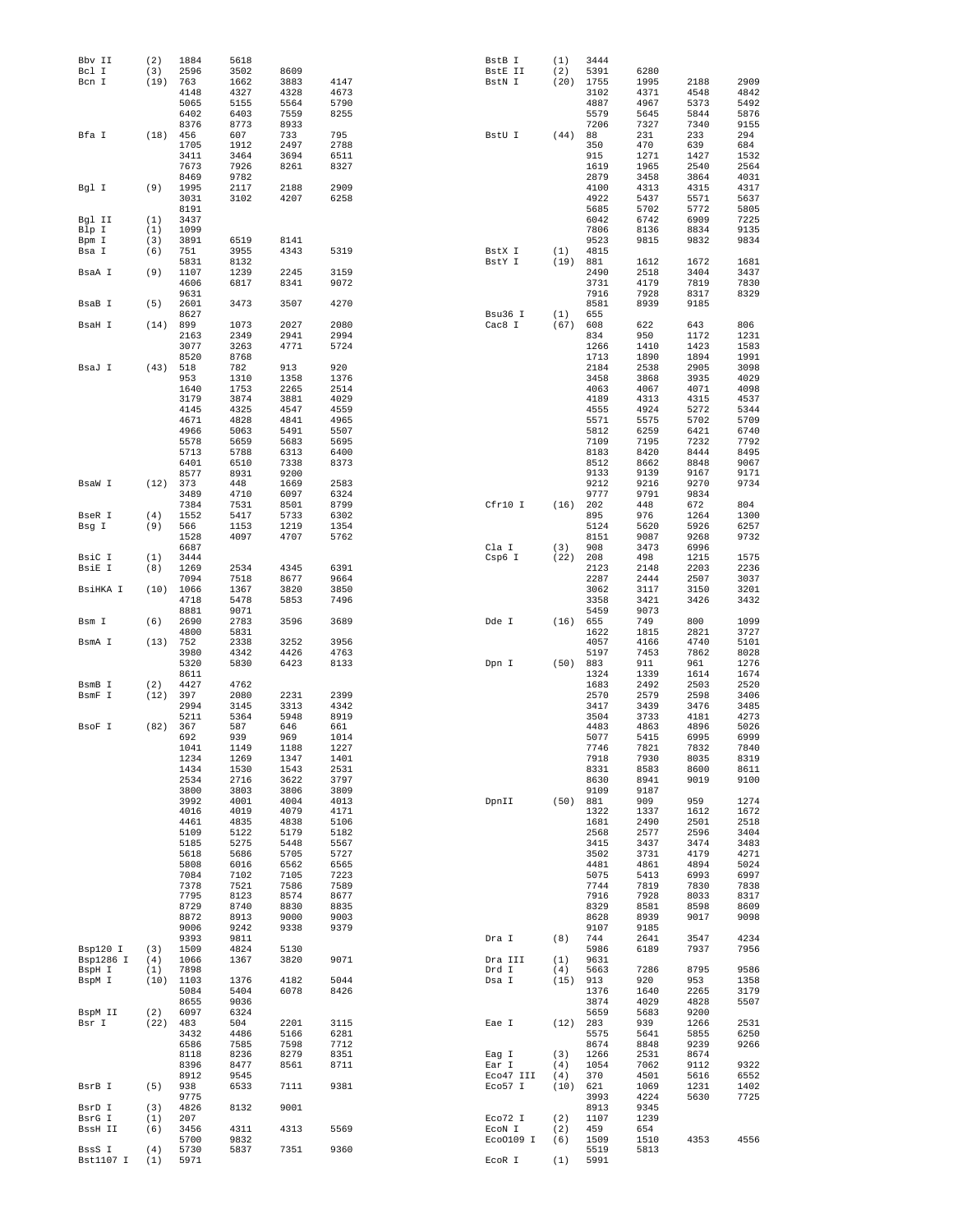| ECOR II  | (20) | 1753         | 1993         | 2186         | 2907         |        |         |      | 7053         | 7086         | 7356         | 7423         |
|----------|------|--------------|--------------|--------------|--------------|--------|---------|------|--------------|--------------|--------------|--------------|
|          |      | 3100         | 4369         | 4546         | 4840         |        |         |      | 7523         | 7697         | 7806         | 8199         |
|          |      | 4885         | 4965         | 5371         | 5490         |        |         |      | 8292         | 8422         | 8520         | 8591         |
|          |      | 5577<br>7204 | 5643<br>7325 | 5842<br>7338 | 5874<br>9153 |        |         |      | 8760<br>9135 | 8768<br>9395 | 8832<br>9779 | 8869<br>9787 |
| ECOR V   | (1)  | 3471         |              |              |              |        |         |      | 9813         | 9832         | 9834         | 9843         |
| Ehe I    | (5)  | 900          | 1074         | 5725         | 8521         | Hpa I  |         | (2)  | 2702         | 3608         |              |              |
|          |      | 8769         |              |              |              | Hpa II |         | (51) | 203          | 374          | 449          | 673          |
| Esp I    | (1)  | 1099         |              |              |              |        |         |      | 761          | 773          | 805          | 896          |
| Fnu4H I  | (82) | 367          | 587          | 646          | 661          |        |         |      | 977          | 1265         | 1301         | 1655         |
|          |      | 692<br>1041  | 939<br>1149  | 969<br>1188  | 1014<br>1227 |        |         |      | 1661<br>3881 | 1670<br>4146 | 2584<br>4326 | 3490<br>4671 |
|          |      | 1234         | 1269         | 1347         | 1401         |        |         |      | 4711         | 4961         | 5063         | 5125         |
|          |      | 1434         | 1530         | 1543         | 2531         |        |         |      | 5153         | 5562         | 5621         | 5788         |
|          |      | 2534         | 2716         | 3622         | 3797         |        |         |      | 5927         | 6098         | 6258         | 6325         |
|          |      | 3800         | 3803         | 3806         | 3809         |        |         |      | 6401         | 7385         | 7532         | 7558         |
|          |      | 3992         | 4001         | 4004         | 4013         |        |         |      | 7748         | 8152         | 8186         | 8253         |
|          |      | 4016         | 4019         | 4079         | 4171         |        |         |      | 8375         | 8502         | 8673         | 8750         |
|          |      | 4461         | 4835         | 4838         | 5106         |        |         |      | 8772         | 8800         | 8931         | 9021         |
|          |      | 5109<br>5185 | 5122         | 5179<br>5448 | 5182<br>5567 |        |         |      | 9088         | 9269         | 9733<br>1321 | 2280         |
|          |      | 5618         | 5275<br>5686 | 5705         | 5727         | Hph I  |         | (17) | 120<br>3194  | 967<br>4396  | 5386         | 5557         |
|          |      | 5808         | 6016         | 6562         | 6565         |        |         |      | 5857         | 5953         | 6275         | 6878         |
|          |      | 7084         | 7102         | 7105         | 7223         |        |         |      | 7915         | 8142         | 8316         | 8947         |
|          |      | 7378         | 7521         | 7586         | 7589         |        |         |      | 9633         |              |              |              |
|          |      | 7795         | 8123         | 8574         | 8677         | Kas I  |         | (5)  | 898          | 1072         | 5723         | 8519         |
|          |      | 8729         | 8740         | 8830         | 8835         |        |         |      | 8767         |              |              |              |
|          |      | 8872         | 8913         | 9000         | 9003         | Kpn I  |         | (1)  | 3435         |              |              |              |
|          |      | 9006         | 9242         | 9338         | 9379         | Mae I  |         | (18) | 456          | 607          | 733          | 795          |
| Fok I    | (22) | 9393<br>184  | 9811<br>258  | 651          | 1327         |        |         |      | 1705<br>3411 | 1912<br>3464 | 2497<br>3694 | 2788<br>6511 |
|          |      | 1468         | 1480         | 1914         | 4077         |        |         |      | 7673         | 7926         | 8261         | 8327         |
|          |      | 4407         | 4606         | 4902         | 4944         |        |         |      | 8469         | 9782         |              |              |
|          |      | 5178         | 5786         | 8037         | 8218         | Mae II |         | (37) | 81           | 113          | 187          | 563          |
|          |      | 8390         | 8573         | 8635         | 9092         |        |         |      | 846          | 1106         | 1238         | 1388         |
|          |      | 9117         | 9481         |              |              |        |         |      | 2027         | 2039         | 2080         | 2163         |
| Fse I    | (1)  | 1268         |              |              |              |        |         |      | 2244         | 2349         | 2941         | 2953         |
| Fsp I    | (2)  | 8293         | 8870         |              |              |        |         |      | 2994         | 3077         | 3158         | 3263         |
| Gdi II   | (12) | 940          | 1265         | 1267         | 2530         |        |         |      | 4375         | 4605         | 4870         | 6699         |
|          |      | 2532<br>8673 | 5642<br>8675 | 5854<br>9238 | 6251<br>9265 |        |         |      | 6811<br>7881 | 6816<br>8297 | 6882<br>8340 | 6914<br>8884 |
| Gsu I    | (3)  | 3892         | 6520         | 8142         |              |        |         |      | 9071         | 9575         | 9587         | 9630         |
| Hae I    | (8)  | 285          | 2513         | 4906         | 5577         |        |         |      | 9740         |              |              |              |
|          |      | 7193         | 7204         | 7656         | 8850         |        | Mae III | (41) | 77           | 109          | 183          | 218          |
| Hae II   | (16) | 372          | 779          | 902          | 1076         |        |         |      | 266          | 337          | 875          | 891          |
|          |      | 1481         | 4503         | 5271         | 5618         |        |         |      | 1966         | 2053         | 2402         | 2727         |
|          |      | 5727         | 6554         | 7056         | 7426         |        |         |      | 2880         | 2967         | 3316         | 3633         |
|          |      | 8523         | 8771         | 9782         | 9790         |        |         |      | 4038         | 4385         | 4778         | 4976         |
| Hae III  | (43) | 285          | 660          | 765          | 941          |        |         |      | 5391         | 5540         | 5942         | 6262         |
|          |      | 1040<br>1989 | 1264<br>2182 | 1268<br>2513 | 1511<br>2533 |        |         |      | 6280<br>6812 | 6642<br>6817 | 6700<br>6861 | 6793<br>6883 |
|          |      | 2903         | 3096         | 3880         | 4324         |        |         |      | 6915         | 7534         | 7597         | 7713         |
|          |      | 4557         | 4826         | 4840         | 4906         |        |         |      | 7996         | 8888         | 9194         | 9804         |
|          |      | 4964         | 5132         | 5209         | 5490         |        |         |      | 9816         |              |              |              |
|          |      | 5577         | 5643         | 5693         | 5814         | Mbo I  |         | (50) | 881          | 909          | 959          | 1274         |
|          |      | 5857         | 6252         | 6661         | 7193         |        |         |      | 1322         | 1337         | 1612         | 1672         |
|          |      | 7204         | 7222         | 7656         | 8114         |        |         |      | 1681         | 2490         | 2501         | 2518         |
|          |      | 8194         | 8676         | 8850         | 9241         |        |         |      | 2568         | 2577         | 2596         | 3404         |
| Hqa I    | (9)  | 9268<br>712  | 9481<br>2430 | 9623<br>2530 | 3344         |        |         |      | 3415<br>3502 | 3437<br>3731 | 3474<br>4179 | 3483<br>4271 |
|          |      | 3878         | 4778         | 5627         | 7288         |        |         |      | 4481         | 4861         | 4894         | 5024         |
|          |      | 7866         |              |              |              |        |         |      | 5075         | 5413         | 6993         | 6997         |
| HgiA I   | (10) | 1066         | 1367         | 3820         | 3850         |        |         |      | 7744         | 7819         | 7830         | 7838         |
|          |      | 4718         | 5478         | 5853         | 7496         |        |         |      | 7916         | 7928         | 8033         | 8317         |
|          |      | 8881         | 9071         |              |              |        |         |      | 8329         | 8581         | 8598         | 8609         |
| HgiE II  | (3)  | 1750         | 5116         | 7757         |              |        |         |      | 8628         | 8939         | 9017         | 9098         |
| Hha I    | (64) | 88           | 202          | 233          | 350          |        |         |      | 9107         | 9185         |              |              |
|          |      | 371<br>778   | 398<br>873   | 470<br>901   | 641<br>1075  | Mbo II |         | (16) | 1070<br>4859 | 1318<br>5060 | 1889<br>5097 | 4769<br>5618 |
|          |      | 1427         | 1480         | 1621         | 3458         |        |         |      | 7050         | 7839         | 7912         | 8313         |
|          |      | 3460         | 3866         | 4187         | 4313         |        |         |      | 9128         | 9338         | 9420         | 9770         |
|          |      | 4315         | 4317         | 4502         | 4922         | Mlu I  |         | (1)  | 2538         |              |              |              |
|          |      | 5270         | 5515         | 5559         | 5571         | Mme I  |         | (5)  | 3963         | 4158         | 7392         | 7576         |
|          |      | 5573         | 5587         | 5617         | 5637         |        |         |      | 9607         |              |              |              |
|          |      | 5702         | 5704         | 5726         | 5772         | Mnl I  |         | (66) | 56           | 304          | 424          | 513          |
|          |      | 5807<br>7055 | 6044<br>7088 | 6553<br>7358 | 6911<br>7425 |        |         |      | 608<br>1014  | 650<br>1212  | 704<br>1254  | 720<br>1305  |
|          |      | 7525         | 7699         | 7808         | 8201         |        |         |      | 1530         | 1699         | 1741         | 1787         |
|          |      | 8294         | 8424         | 8522         | 8593         |        |         |      | 1862         | 2446         | 2523         | 2618         |
|          |      | 8762         | 8770         | 8834         | 8871         |        |         |      | 2657         | 2666         | 3360         | 3470         |
|          |      | 9137         | 9397         | 9781         | 9789         |        |         |      | 3524         | 3563         | 3572         | 4004         |
|          |      | 9815         | 9834         | 9836         | 9845         |        |         |      | 4223         | 4228         | 4343         | 4427         |
| HinC II  | (4)  | 2702         | 3451         | 3608         | 4112         |        |         |      | 4677         | 4792         | 4922         | 4991         |
| Hind II  | (4)  | 2702         | 3451         | 3608         | 4112         |        |         |      | 5437         | 5531         | 5584         | 5689         |
| HinD III | (1)  | 2556         |              |              |              |        |         |      | 5711         | 5714         | 5726         | 5746         |
| Hinf I   | (22) | 679<br>3229  | 798<br>4135  | 1908<br>4255 | 2315<br>4388 |        |         |      | 5919<br>6512 | 6047<br>6536 | 6322<br>6794 | 6445<br>6941 |
|          |      | 4676         | 5232         | 5784         | 6328         |        |         |      | 7076         | 7286         | 7359         | 7610         |
|          |      | 6342         | 6364         | 7078         | 7153         |        |         |      | 8010         | 8091         | 8237         | 8533         |
|          |      | 7549         | 8066         | 9253         | 9387         |        |         |      | 8619         | 8683         | 8819         | 9176         |
|          |      | 9558         | 9580         |              |              |        |         |      | 9368         | 9659         |              |              |
| HinI I   | (14) | 899          | 1073         | 2027         | 2080         | Msc I  |         | (3)  | 285          | 5577         | 8850         |              |
|          |      | 2163         | 2349         | 2941         | 2994         | Mse I  |         | (35) | 5            | 9            | 743          | 2525         |
|          |      | 3077         | 3263         | 4771         | 5724         |        |         |      | 2545         | 2640         | 2701         | 3546         |
|          |      | 8520         | 8768         |              | 348          |        |         |      | 3607         | 4154         | 4233         | 4585         |
| HinP I   | (64) | 86<br>369    | 200<br>396   | 231<br>468   | 639          |        |         |      | 5170<br>6291 | 5218<br>6466 | 5985<br>6605 | 6188<br>6708 |
|          |      | 776          | 871          | 899          | 1073         |        |         |      | 6831         | 6985         | 6989         | 7884         |
|          |      | 1425         | 1478         | 1619         | 3456         |        |         |      | 7936         | 7941         | 7955         | 8008         |
|          |      | 3458         | 3864         | 4185         | 4311         |        |         |      | 8243         | 8282         | 9441         | 9453         |
|          |      | 4313         | 4315         | 4500         | 4920         |        |         |      | 9470         | 9568         | 9838         |              |
|          |      | 5268         | 5513         | 5557         | 5569         | Msl I  |         | (6)  | 2270         | 3184         | 4813         | 4878         |
|          |      | 5571         | 5585         | 5615         | 5635         |        |         |      | 6072         | 9205         |              |              |
|          |      | 5700         | 5702         | 5724<br>6551 | 5770<br>6909 | Msp I  |         | (51) | 203<br>761   | 374<br>773   | 449<br>805   | 673<br>896   |
|          |      | 5805         | 6042         |              |              |        |         |      |              |              |              |              |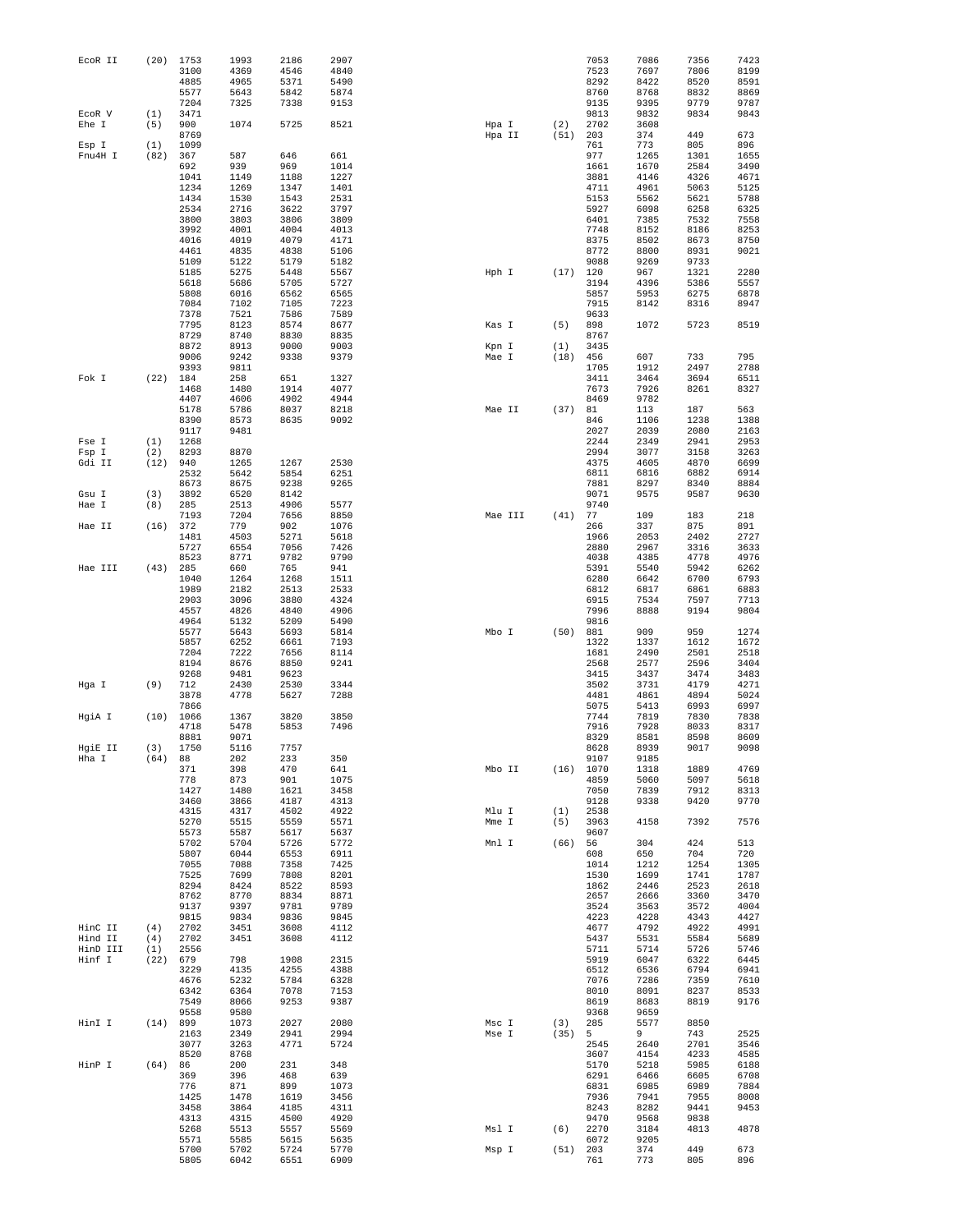|                     |             | 977<br>1661  | 1265<br>1670 | 1301<br>2584 | 1655<br>3490 |                      |                                                  | 1322<br>1681 |                               | 1337<br>2490     | 1612<br>2501                    | 1672<br>2518    |                      |
|---------------------|-------------|--------------|--------------|--------------|--------------|----------------------|--------------------------------------------------|--------------|-------------------------------|------------------|---------------------------------|-----------------|----------------------|
|                     |             | 3881         | 4146         | 4326         | 4671         |                      |                                                  | 2568         |                               | 2577             | 2596                            | 3404            |                      |
|                     |             | 4711         | 4961         | 5063         | 5125         |                      |                                                  | 3415         |                               | 3437             | 3474                            | 3483            |                      |
|                     |             | 5153         | 5562         | 5621         | 5788         |                      |                                                  | 3502         |                               | 3731             | 4179                            | 4271            |                      |
|                     |             | 5927<br>6401 | 6098<br>7385 | 6258<br>7532 | 6325<br>7558 |                      |                                                  | 4481<br>5075 |                               | 4861<br>5413     | 4894<br>6993                    | 5024<br>6997    |                      |
|                     |             | 7748         | 8152         | 8186         | 8253         |                      |                                                  | 7744         |                               | 7819             | 7830                            | 7838            |                      |
|                     |             | 8375         | 8502         | 8673         | 8750         |                      |                                                  | 7916         |                               | 7928             | 8033                            | 8317            |                      |
|                     |             | 8772<br>9088 | 8800<br>9269 | 8931<br>9733 | 9021         |                      |                                                  | 8329<br>8628 |                               | 8581<br>8939     | 8598<br>9017                    | 8609<br>9098    |                      |
| MspA1 I             | (16)        | 600          | 915          | 1148         | 4015         |                      |                                                  | 9107         |                               | 9185             |                                 |                 |                      |
|                     |             | 4031         | 4173         | 4335         | 5081         | Sau96 I              | (33)                                             | 763          |                               | 917              | 1038                            | 1509            |                      |
|                     |             | 5108<br>7520 | 5184<br>7765 | 5685<br>8514 | 6561<br>8874 |                      |                                                  | 1510<br>2902 |                               | 1657<br>3095     | 1988<br>3878                    | 2181<br>4323    |                      |
| Mun I               | (4)         | 441          | 2689         | 3595         | 4129         |                      |                                                  | 4329         |                               | 4353             | 4556                            | 4824            |                      |
| Nae I               | (5)         | 806          | 1266         | 6259         | 9270         |                      |                                                  | 4825         |                               | 4963             | 5130                            | 5131            |                      |
|                     |             | 9734<br>899  |              | 5724         | 8520         |                      |                                                  | 5207<br>5597 |                               | 5378             | 5488                            | 5519<br>6659    |                      |
| Nar I               | (5)         | 8768         | 1073         |              |              |                      |                                                  | 8113         |                               | 5692<br>8192     | 5813<br>8209                    | 9284            |                      |
| Nci I               | (19)        | 762          | 1661         | 3882         | 4146         |                      |                                                  | 9622         |                               |                  |                                 |                 |                      |
|                     |             | 4147         | 4326         | 4327         | 4672         | Sca I                | (1)                                              | 3427         |                               |                  |                                 |                 |                      |
|                     |             | 5064<br>6401 | 5154<br>6402 | 5563<br>7558 | 5789<br>8254 | ScrF I               | (39)                                             | 762<br>2188  |                               | 1661<br>2909     | 1755<br>3102                    | 1995<br>3882    |                      |
|                     |             | 8375         | 8772         | 8932         |              |                      |                                                  | 4146         |                               | 4147             | 4326                            | 4327            |                      |
| Nco I               | (8)         | 920          | 953          | 1376         | 2265         |                      |                                                  | 4371         |                               | 4548             | 4672                            | 4842            |                      |
| Nde I               | (2)         | 3179<br>2139 | 3874<br>3053 | 5659         | 9200         |                      |                                                  | 4887<br>5373 |                               | 4967<br>5492     | 5064<br>5563                    | 5154<br>5579    |                      |
| NgoM I              | (5)         | 804          | 1264         | 6257         | 9268         |                      |                                                  | 5645         |                               | 5789             | 5844                            | 5876            |                      |
|                     |             | 9732         |              |              |              |                      |                                                  | 6401         |                               | 6402             | 7206                            | 7327            |                      |
| Nhe I<br>Nla III    | (1)<br>(43) | 606<br>162   | 366          | 924          | 946          |                      |                                                  | 7340<br>8772 |                               | 7558<br>8932     | 8254<br>9155                    | 8375            |                      |
|                     |             | 957          | 1047         | 1380         | 1467         | Sec I                | (43)                                             | 518          |                               | 782              | 913                             | 920             |                      |
|                     |             | 1518         | 1896         | 2209         | 2269         |                      |                                                  | 953          |                               | 1310             | 1358                            | 1376            |                      |
|                     |             | 3123<br>3878 | 3183<br>4410 | 3816<br>4460 | 3870<br>4683 |                      |                                                  | 1640<br>3179 |                               | 1753<br>3874     | 2265<br>3881                    | 2514<br>4029    |                      |
|                     |             | 4736         | 4800         | 5031         | 5226         |                      |                                                  | 4145         |                               | 4325             | 4547                            | 4559            |                      |
|                     |             | 5241         | 5346         | 5501         | 5663         |                      |                                                  | 4671         |                               | 4828             | 4841                            | 4965            |                      |
|                     |             | 5890         | 5924         | 6071         | 6077         |                      |                                                  | 4966         |                               | 5063             | 5491                            | 5507            |                      |
|                     |             | 6141<br>7902 | 6257<br>8461 | 6323<br>8642 | 7182<br>8987 |                      |                                                  | 5578<br>5713 |                               | 5659<br>5788     | 5683<br>6313                    | 5695<br>6400    |                      |
|                     |             | 9173         | 9204         | 9230         |              |                      |                                                  | 6401         |                               | 6510             | 7338                            | 8373            |                      |
| Nla IV              | (49)        | 378          | 453          | 505          | 709          |                      |                                                  | 8577         |                               | 8931             | 9200                            |                 |                      |
|                     |             | 788<br>1074  | 900<br>1137  | 981<br>1299  | 1026<br>1510 | SfaN I               | (24)                                             | 632<br>1573  |                               | 979<br>1811      | 1213<br>2263                    | 1501<br>2754    |                      |
|                     |             | 1511         | 1512         | 1650         | 1659         |                      |                                                  | 3177         |                               | 3660             | 4610                            | 4630            |                      |
|                     |             | 1665         | 1763         | 2372         | 2520         |                      |                                                  | 5415         |                               | 5807             | 5888                            | 7016            |                      |
|                     |             | 3286<br>4354 | 3433<br>4513 | 3906<br>4826 | 4330<br>4934 |                      |                                                  | 7054<br>9066 |                               | 7274<br>9130     | 8727<br>9198                    | 8982<br>9405    |                      |
|                     |             | 4955         | 5098         | 5132         | 5208         | Sfc I                | (8)                                              | 1440         |                               | 1498             | 3989                            | 4016            |                      |
|                     |             | 5380         | 5520         | 5725         | 5815         |                      |                                                  | 4446         |                               | 5179             | 7443                            | 7634            |                      |
|                     |             | 6102<br>8021 | 6629<br>8115 | 7210<br>8156 | 7249<br>8521 | Sma I<br>SnaB I      | (3)<br>(3)                                       | 4147<br>2245 |                               | 4327<br>3159     | 6402<br>6817                    |                 |                      |
|                     |             | 8769         | 8804         | 9670         | 9691         | Sph I                | (4)                                              | 1896         |                               | 3870             | 5346                            | 9173            |                      |
|                     |             | 9703         |              |              |              | Stu I                | (1)                                              | 2513         |                               |                  |                                 |                 |                      |
| Not I<br>Nru I      | (1)<br>(1)  | 2531<br>2564 |              |              |              | Sty I                | (14)                                             | 782<br>2265  |                               | 920<br>3179      | 953<br>3874                     | 1376<br>4559    |                      |
| Nsi I               | (2)         | 4624         | 4802         |              |              |                      |                                                  | 5659         |                               | 5695             | 5713                            | 6510            |                      |
| Nsp7524 I           | (11)        | 158          | 362          | 1463         | 1892         |                      |                                                  | 8577         |                               | 9200             |                                 |                 |                      |
|                     |             | 3866<br>6137 | 5222<br>7178 | 5237<br>9169 | 5342         | Taq I                | (23)                                             | 613<br>1001  |                               | 755<br>1208      | 908<br>1692                     | 962<br>1906     |                      |
| NspB II             | (16)        | 600          | 915          | 1148         | 4015         |                      |                                                  | 2551         |                               | 2826             | 3444                            | 3450            |                      |
|                     |             | 4031         | 4173         | 4335         | 5081         |                      |                                                  | 3473         |                               | 5412             | 6620                            | 6996            |                      |
|                     |             | 5108<br>7520 | 5184<br>7765 | 5685<br>8514 | 6561<br>8874 |                      |                                                  | 7278<br>9097 |                               | 8881<br>9259     | 9037<br>9664                    | 9061            |                      |
| NspH I              | (11)        | 162          | 366          | 1467         | 1896         | Tfi I                | (7)                                              | 4135         |                               | 4676             | 5784                            | 6364            |                      |
|                     |             | 3870         | 5226         | 5241         | 5346         |                      |                                                  | 7153         |                               | 9253             | 9387                            |                 |                      |
| Pac I               | (2)         | 6141<br>9    | 7182<br>6989 | 9173         |              | Tsp45 I              | (20)                                             | 77<br>891    |                               | 109<br>4038      | 183<br>4385                     | 218<br>4778     |                      |
| PaeR7 I             | (1)         | 2550         |              |              |              |                      |                                                  | 5391         |                               | 5540             | 5942                            | 6262            |                      |
| Pal I               | (43)        | 285          | 660          | 765          | 941          |                      |                                                  | 6280         |                               | 6642             | 6793                            | 6883            |                      |
|                     |             | 1040<br>1989 | 1264<br>2182 | 1268<br>2513 | 1511<br>2533 | Tth111 I             | (2)                                              | 6915<br>3966 |                               | 8888<br>8886     | 9194                            | 9804            |                      |
|                     |             | 2903         | 3096         | 3880         | 4324         | Tth111 II            | (12)                                             | 822          |                               | 1047             | 1715                            | 4085            |                      |
|                     |             | 4557         | 4826         | 4840         | 4906         |                      |                                                  | 4251         |                               | 4290             | 5378                            | 6149            |                      |
|                     |             | 4964<br>5577 | 5132<br>5643 | 5209<br>5693 | 5490<br>5814 | Vsp I                | (5)                                              | 7767<br>5    |                               | 7776<br>2525     | 7806<br>6466                    | 9204<br>6985    |                      |
|                     |             | 5857         | 6252         | 6661         | 7193         |                      |                                                  | 8243         |                               |                  |                                 |                 |                      |
|                     |             | 7204         | 7222         | 7656         | 8114         | Xba I                | (1)                                              | 3463         |                               |                  |                                 |                 |                      |
|                     |             | 8194<br>9268 | 8676<br>9481 | 8850<br>9623 | 9241         | Xca I<br>Xcm I       | (1)<br>(4)                                       | 5971<br>1638 |                               | 4259             | 5850                            | 8584            |                      |
| PflM I              | (4)         | 1110         | 2587         | 3493         | 4376         | Xho I                | (1)                                              | 2550         |                               |                  |                                 |                 |                      |
| Ple I               | (5)         | 687          | 1916         | 6336         | 7557         | Xho II               | (19)                                             | 881          |                               | 1612             | 1672                            | 1681            |                      |
| Pme I               | (1)         | 9566<br>5986 |              |              |              |                      |                                                  | 2490<br>3731 |                               | 2518<br>4179     | 3404<br>7819                    | 3437<br>7830    |                      |
| Pml I               | (2)         | 1107         | 1239         |              |              |                      |                                                  | 7916         |                               | 7928             | 8317                            | 8329            |                      |
| PpuM I              | (2)         | 4353         | 5519         |              |              |                      |                                                  | 8581         |                               | 8939             | 9185                            |                 |                      |
| Psp1406 I<br>PspA I | (2)<br>(3)  | 563<br>4145  | 8297<br>4325 | 6400         |              | Xma I<br>Xma III     | (3)<br>(3)                                       | 4145<br>1266 |                               | 4325<br>2531     | 6400<br>8674                    |                 |                      |
| Pst I               | (5)         | 1502         | 3993         | 4020         | 4450         | Xmn I                | (1)                                              | 1162         |                               |                  |                                 |                 |                      |
|                     |             | 5183         |              |              |              |                      |                                                  |              |                               |                  |                                 |                 |                      |
| Pvu II              | (7)         | 600<br>5184  | 4173<br>8514 | 5081<br>8874 | 5108         | Site usage in pASG2: |                                                  |              |                               |                  |                                 |                 |                      |
| Rsa I               | (22)        | 209          | 499          | 1216         | 1576         | Aat II<br>Acc65 I    | $G$ , $\mathsf{ACGT} \, \hat{\,} C$<br>G`GTAC, C |              | 8<br>$1\,$                    | Acc I<br>Aci I   | GT `MK, AC<br>$C^{\wedge}CG, C$ |                 | 3<br>141             |
|                     |             | 2124         | 2149         | 2204         | 2237         | Afl II               | C`TTAA, G                                        |              | 1                             | Afl III          | A`CRYG, T                       |                 | $\overline{4}$       |
|                     |             | 2288         | 2445         | 2508         | 3038         | Age I<br>Ahd I       | A`CCGG, T<br>GACNN, N`NNGTC                      |              | 1<br>2                        | Aha II<br>Alu I  | GR `CG, YC<br>AG CT             |                 | 14<br>53             |
|                     |             | 3063<br>3359 | 3118<br>3422 | 3151<br>3427 | 3202<br>3433 | Alw I<br>Apa I       | GGATC 8/9<br>G, GGCC `C                          |              | 33<br>$\overline{\mathbf{3}}$ | AlwN I<br>ApaL I | CAG, NNN `CTG<br>G`TGCA, C      |                 | 6<br>$\,2$           |
|                     |             | 5460         | 9074         |              |              | Apo I                | R`AATT, Y                                        |              | $7\phantom{.0}$               | Asc I            | GG'CGCG, CC                     |                 | 1                    |
| Rsr II<br>Sac I     | (1)<br>(2)  | 9284<br>3850 | 5853         |              |              | Ase I<br>Ava I       | AT`TA, AT<br>C`YCGR, G                           |              | 5<br>$7\phantom{.0}$          | Asp718<br>Ava II | G`GTAC, C<br>G`GWC, C           |                 | $\mathbf{1}$<br>9    |
| Sac II              | (3)         | 916          | 4032         | 5686         |              | Avr II               | C`CTAG, G                                        |              | $1\,$                         | BamH I           | G`GATC, C                       |                 | $\mathbf 1$          |
| Sal I               | (1)         | 3449         |              |              |              | Ban I<br>Bbe I       | G`GYRC, C<br>G, GCGC `C                          |              | 23<br>5                       | Ban II<br>Bbs I  | G, RGCY `C<br>GAAGAC 8/12       |                 | 10<br>$\overline{c}$ |
| Sap I<br>Sau3A I    | (4)<br>(50) | 1054<br>881  | 7062<br>909  | 9112<br>959  | 9322<br>1274 | Bbv I<br>Bcl I       | GCAGC 13/17<br>T`GATC, A                         |              | 22<br>$\overline{\mathbf{3}}$ | Bbv II<br>Bcn I  | GAAGAC 7/11<br>$CC, S \hat{G}$  |                 | 2<br>19              |
|                     |             |              |              |              |              | Bfa I                | $C$ TA, G                                        |              | $18\,$                        | Bgl I            |                                 | GCCN, NNN 'NGGC | 9                    |